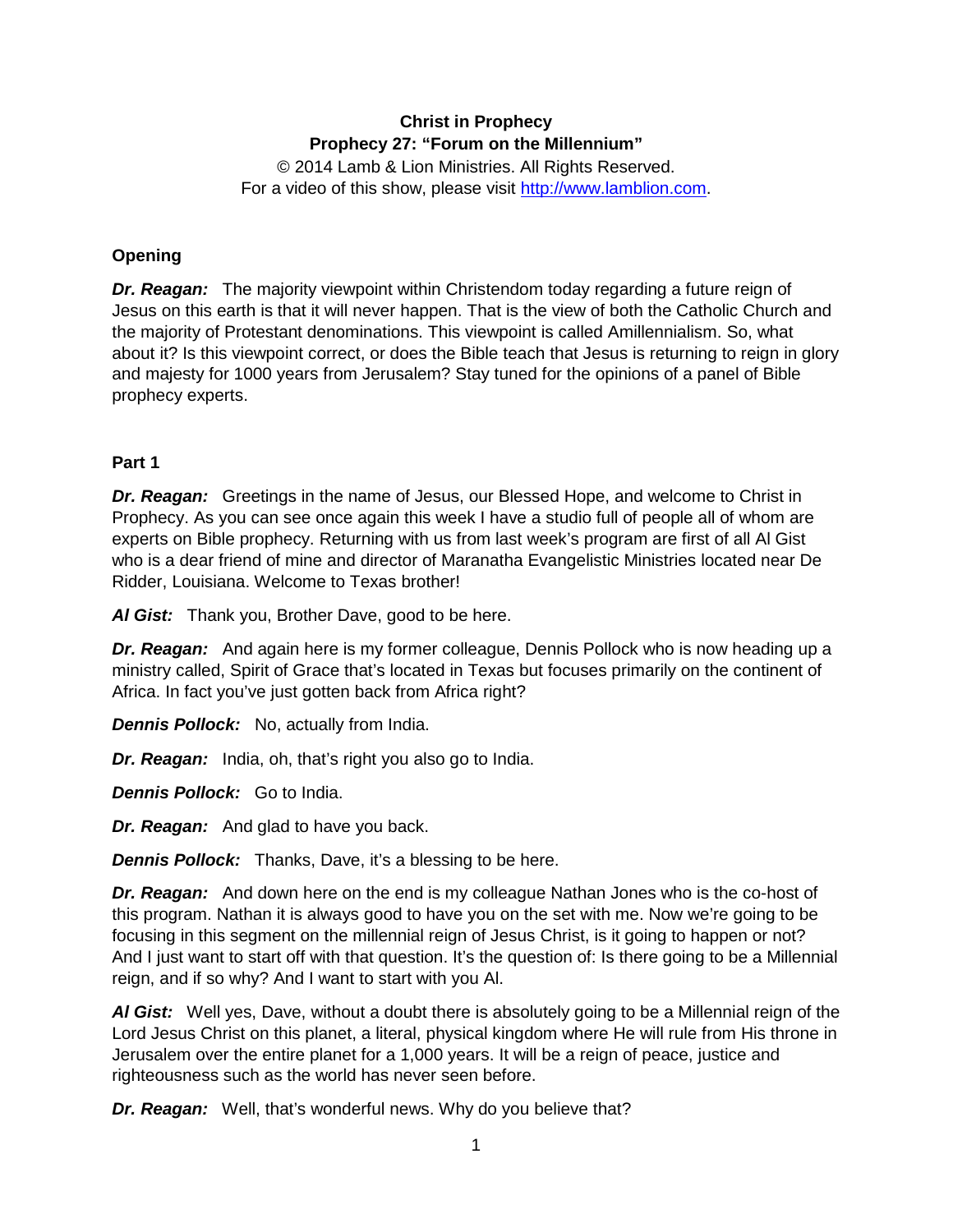*Al Gist:* Well, the reason I believe it is very simply because the Bible tells me so. I believe it for the same reason I believe in a Pre-Tribulation Rapture, the reason I believe in the coming Tribulation, and that is the Scriptures teach that there is definitely going to be a literal kingdom that the Lord is going to reign over in this world. If you accept the Bible literally, if you interpret it to mean what it actually says. And you know there are plenty of Scriptures that talk about the peace of that time, about the justice and the righteousness. How God is going to change nature to a non-vicious nature. How God is going to extend the longevity of life. And many, many things, many aspects of the Millennial Kingdom. In fact it was one of the favorite topics of the Old Testament prophets because the Jewish people had been so persecuted over the years they loved to talk about the coming reign of Messiah and the Millennial Kingdom.

*Dr. Reagan:* You know I want to come back to that in a moment because many people believe that the Millennial reign of Jesus Christ is mentioned in only one place and that is Revelation 20.

*Al Gist:* Yeah.

*Dr. Reagan:* But we know that it is mentioned in many other places.

*Al Gist:* Many places.

**Dr. Reagan:** We'll come back to that point. How about you Dennis? Do you think there is going to be a Millennial reign, and if so why?

*Dennis Pollock:* Well, I absolutely do and it is the same reason that Al gave. You know you might as well ask me do I believe Jesus walked on the Sea of Galilee? Do I believe He was born of a virgin? Yeah, I do. Why? Well the Bible says that.

*Dr. Reagan:* But you see here's the point --both of you said well the Bible says so.

*Dennis Pollock:* Right.

*Dr. Reagan:* And yet the majority view in Christendom today is that this will never happen. So somebody happens to believe the Bible doesn't say that.

### *Al Gist:* You're right.

**Dennis Pollock:** Well, yeah, there have been theologians or so called theologians that have decided that it couldn't possibly mean what it says and therefore they have turned away. Now when you say the majority view I would say this, the majority view in most of the churches that are officially Amillennial is if you go to the average person who attends those churches is: What do you mean Amillennial? Pre-Millennial?

*Dr. Reagan:* There you go.

*Al Gist:* Yeah.

*Dr. Reagan:* They don't really know.

**Dennis Pollock:** What in the world is that all about? They don't know a thing about it. In fact I think it was you that told me about a pastor of a particular denomination that you were teaching on these different millennial views and he wasn't sure what his church believed. And he went and said, "I'll have to ask my bishop." And he came back and said, "Well, I asked my bishop and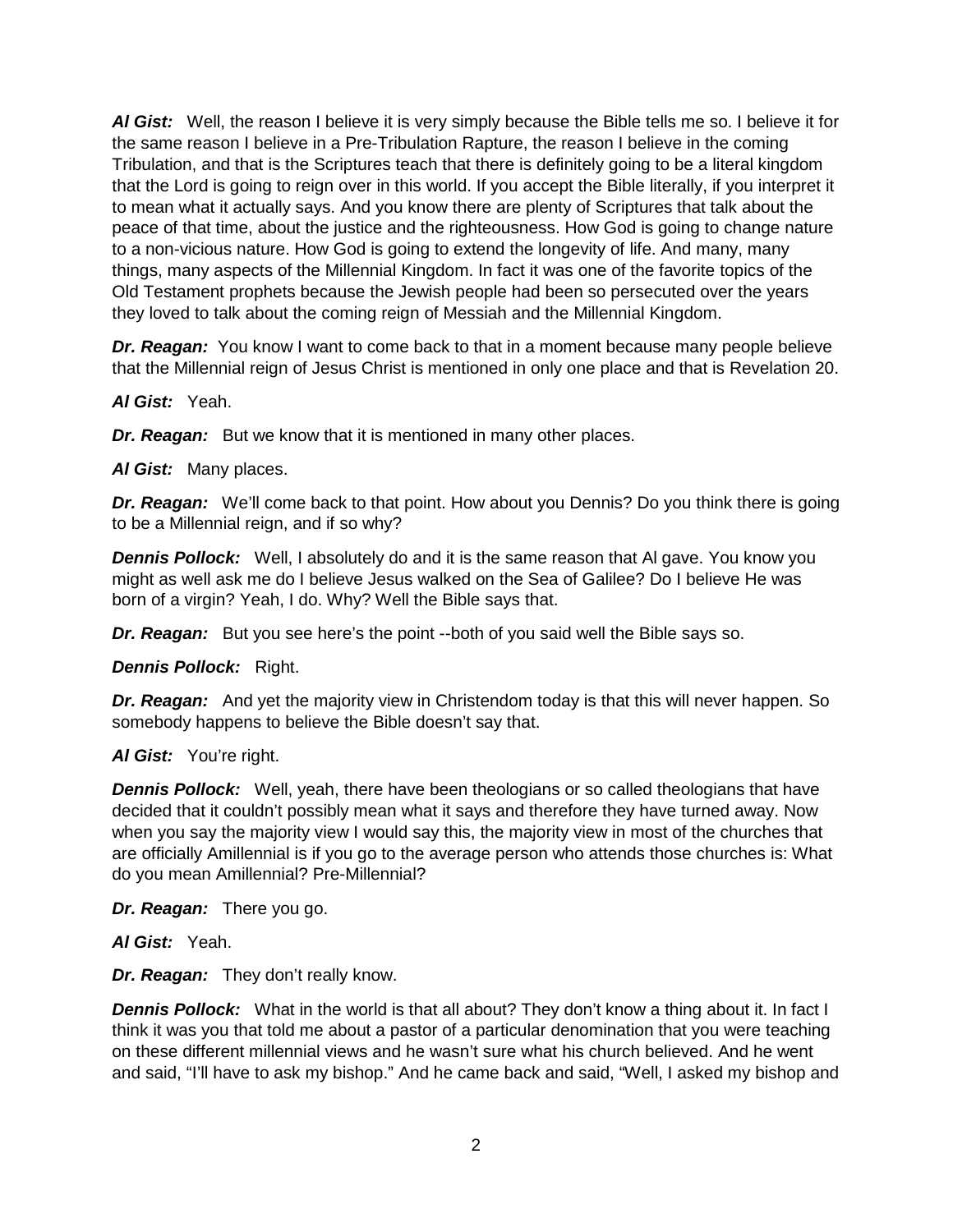he's not sure what we believe so he is going to ask some other bishop and we'll get back with you."

*Dr. Reagan:* That's right. That actually happened.

*Dennis Pollock:* So, I mean.

*Dr. Reagan:* You're right.

**Dennis Pollock:** There are so many Christians that just they don't really have a view, but if you go to the official view of their particular denomination it would be Amillennial. And it is the idea that when the Bible, as example of Revelation 20 says, He'll reign for a 1,000 years. The Devil will be put in a pit for a 1,000 years. I think it uses 1,000 years what five or six times in that short passage.

*Dennis Pollock:* That's right.

*Al Gist:* Yeah.

**Dennis Pollock:** And people read that and they simply can't accept it as it is written. But the reality is that Revelation 20 passage is very significant because it goes into detail. A lot of prophecies can break down into little short glimpses, a tiny phrase, a single verse that gives you a hint about something but you don't get all the details. But Revelation 20 is the most detailed description in terms of the length of the Millennium that you will find in the Bible and you couldn't possibly miss it except to say, couldn't mean what it says.

*Dr. Reagan:* How about you Nathan?

*Nathan Jones:* Well, to even have a Amillennial viewpoint means there had to been a millennium to begin with because "A" means no, no-Millennium, Amillennial. So where did they get the millennium to begin with? That means millennium was the idea that came before Amillennial. And like you gentlemen said it is Revelation 20 and it says it six times, "The rest of the dead didn't come to life until the 1,000 years were complete." A millennium being a 1,000 years. But we will be priests of God and of the Messiah. They will reign with Him for 1,000 years. So the idea that came first was right out of the Bible a 1,000 years. But it has been 2,000 years people kind of gave up and so now we have an Amillennial view, the idea that it couldn't possibly be a millennium because time is meaningless to God, that's the thinking behind it.

*Dr. Reagan:* So, basically what the three of you are saying then is that the Bible says Jesus is coming back to reign for 1,000 years. Says so point blank.

*Al Gist:* Very true.

*Nathan Jones:* Six times.

**Dr. Reagan:** To get around that you have to spiritualize you've got to say it doesn't mean what it says. Why would people want to do that? Why would they want to say it doesn't mean what it says?

*Al Gist:* Sometimes theologians look for some kind of deeper meaning in the Scriptures and they believe that by spiritualizing the Scriptures they can find that hidden meaning that is there. But the best way to always take the Bible is at face value, if it says something just believe it. Not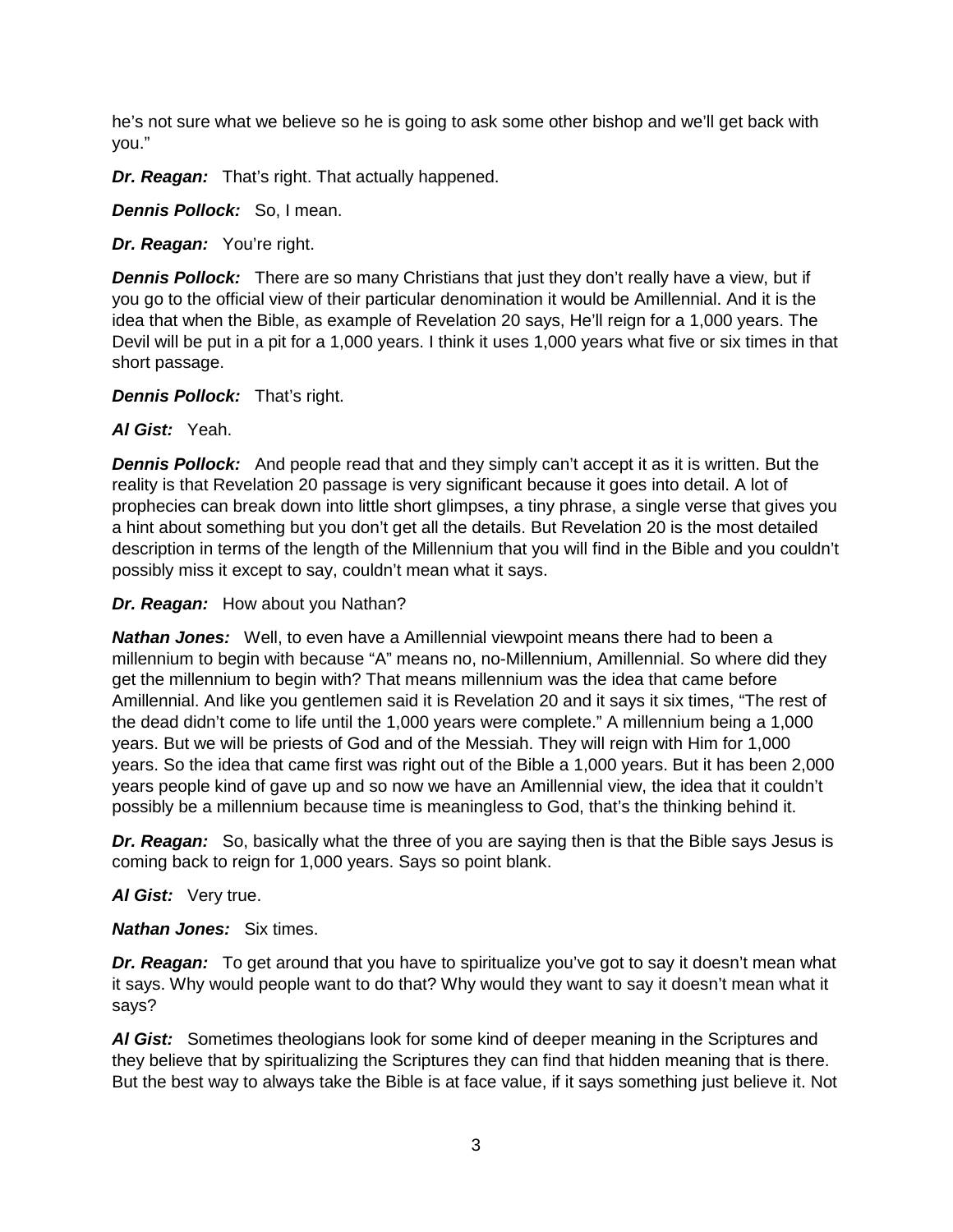because you understand it because look there is plenty of things about the Bible that we don't understand but we believe it none the less so we believe it because it's God's Word.

**Dr. Reagan:** I even had a leading Amillennial spokesman one time say to me, "In the book of Psalms it says God is in charge of the cattle on a 1,000 hills." He says, "Are there only 1,000 hills?" I said, "No." He said, "Well you see 1,000 is symbolic, 1,000 doesn't mean 1,000." How do you respond to that?

**Dennis Pollock:** Well, you look at the First Coming prophecies I think the best guide is to look at the First Coming prophecies and ask yourself were these all symbolic prophecies that had no basis in literal fulfillment, or not? Let me ask our audience a question: Was Jesus born of a symbolic virgin or a literal virgin? Did He ride a symbolic donkey down the Mount of Olives or did He ride a literal? I think it would have been kind of hard to ride a symbol down the Mount of Olives. He was riding a real, smelly, braying donkey. And so the First Coming prophecies overwhelmingly, in fact I can't think of any that were just purely symbolic. Overwhelmingly were fulfilled literally. And to say God suddenly did a change and now none of them mean what they say, thou protest too much.

*Dr. Reagan:* Right. And of course meaning of words is determined by context. When it says God owns the cattle on a 1,000 hills that is obviously symbolic.

#### *Dennis Pollock:* Sure.

*Dr. Reagan:* Where as you put it in other contexts and it is like saying the White House announced today that the President is going to Russia. Does the White House speak? No, that is symbolic. But what if I said today I visited the White House?

### *Dennis Pollock:* Yeah.

*Dr. Reagan:* That is literal. Context determines the meaning of words.

#### *Al Gist:* Amen.

**Dr. Reagan:** And so it could be symbolic in one place and literal in another. And I don't know how you get more literal than Revelation 20 where it says it six times, going to reign for a 1,000 years.

#### *Al Gist:* Yeah.

*Nathan Jones:* Well, it is the spiritualization. When you spiritualize the Bible you become the authority of what the Bible says. It puts you in the place of God, instead of God in the place of God as the ultimate authority.

**Dr. Reagan:** Oh, it's fun to spiritualize Scriptures because then you can make them mean whatever you want them to.

*Nathan Jones:* You're the go to guy.

**Dennis Pollock:** Now one thing I think may be partly responsible for so many going toward this Amillennial view is sheer laziness because it is a very easy view to understand, to believe. You don't have to think much, you can take huge passages of prophecy and just kind of sum them up in, well Jesus will come back take us to Heaven and that will be the end of things. And so you know if you don't want to study, you don't want to compare Scripture with Scripture. You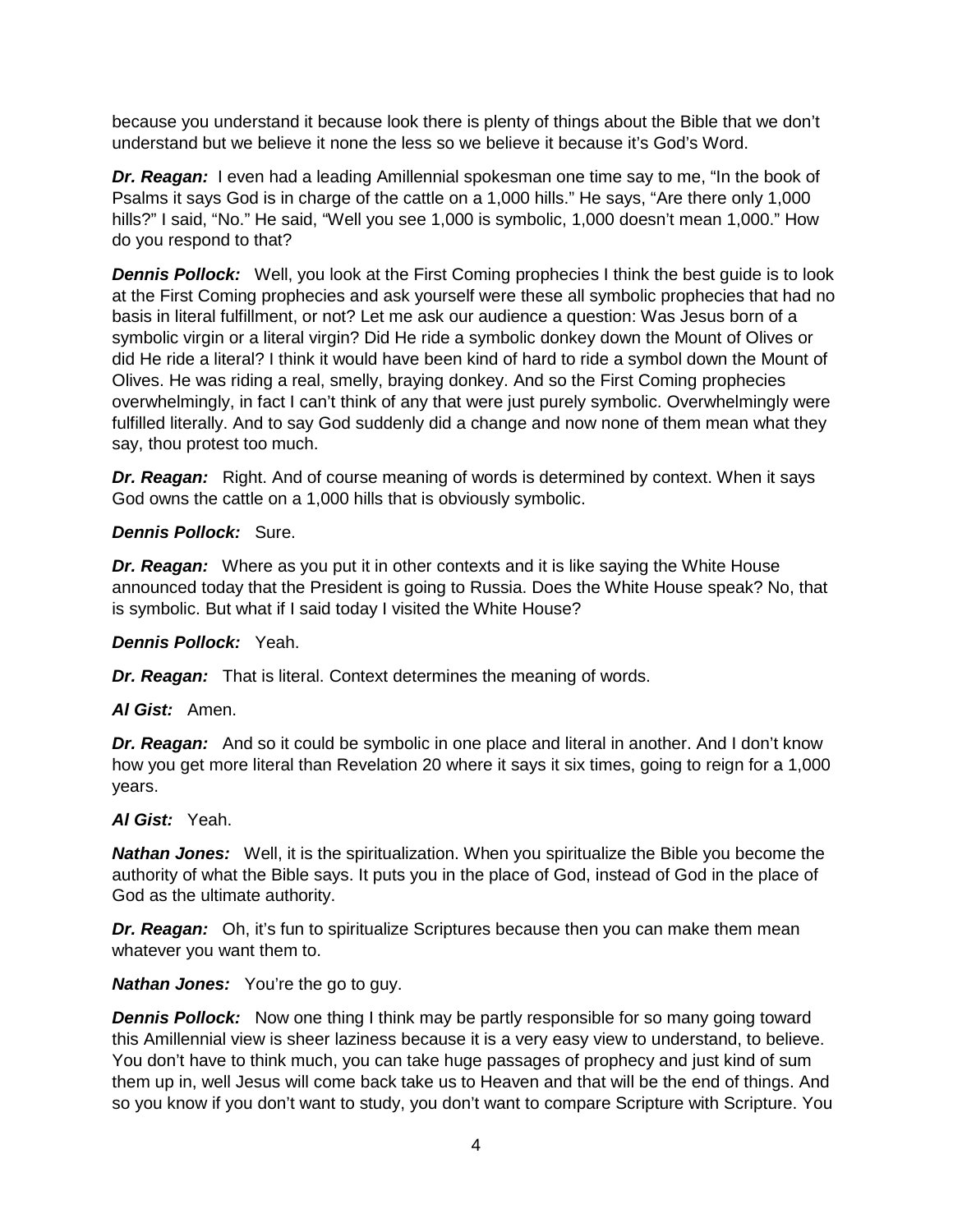don't want to read books about prophecy, you don't want to hear any teachings about it, you just want a good, simple, lazy view, Amillennial is for you. There is not much to it, Christ comes we all go up to Heaven, the earth burns up that's the end of things.

*Dr. Reagan:* You always bring up that five letter word that is so evil, study.

*Dennis Pollock:* Study, exactly.

## **Part 2**

*Dr. Reagan:* Welcome back to Christ in Prophecy and our panel discussion of the Millennium. Now Al, I interrupted you a few minutes ago when you started talking about Old Testament references and I want to get back to that now. Many people believe the only place in the Bible that the Millennium is mentioned is in Revelation 20. In fact I even had a guy say one time to me, "Well it is only mentioned in one chapter of the Bible, so." Well to me if it's mentioned in one verse that is important. But anyway are there any references to the Millennium in the Old Testament, or is this strictly a New Testament concept?

*Al Gist:* No, in fact, Dave there is more mentioned of it in the Old Testament then there is in the New Testament.

## *Dr. Reagan:* Yes.

*Al Gist:* As I said a moment ago it was a favorite topic of the Old Testament prophets. And I could just give you a few examples. I mean they are so numerous we couldn't possibly do them all on this program, but in Daniel 2 for instance the Bible tells us that the Lord is going to come back, He will destroy the empires and the kingdoms of men and then He will establish His kingdom which shall last forever. By far the major topic of the book of Isaiah is about the Millennial Kingdom.

## *Dr. Reagan:* Oh, yeah.

*Al Gist:* He talks about it being a world-wide kingdom. How it will be a great day of peace in chapter 2:4, "when men will beat their swords into plowshares and their spears into pruning hooks." And he says, "Nation shall not lift up sword against nation, neither shall they learn war anymore." He talks about how God is going to remove the viciousness of nature when the wolf will also lie with the lamb and so forth. In Isaiah 11 it will be a time of great agricultural abundance according to Isaiah 35 when the desert will blossom like a rose. I mean Isaiah is literally replete with descriptions of the Messianic Kingdom just as Ezekiel and most of the other prophets are. But Zechariah is the one I think who puts the cap on the topic he really sums it up well. It says here in Zechariah 14:9 it says, "And the Lord shall be king over all the earth and that day there shall be one Lord and His name one." And I can only say to that hallelujah.

## *Dr. Reagan:* Amen.

*Al Gist:* I can't wait when the whole planet will now who is in charge and it will be King Jesus.

*Dr. Reagan:* You know when you were talking about Isaiah it reminded me Isaiah he has visions, he has dreams, he has direct revelations from God about the Millennial Kingdom, and just one after another after another. And you get over to the end of the book in chapter 64:1 and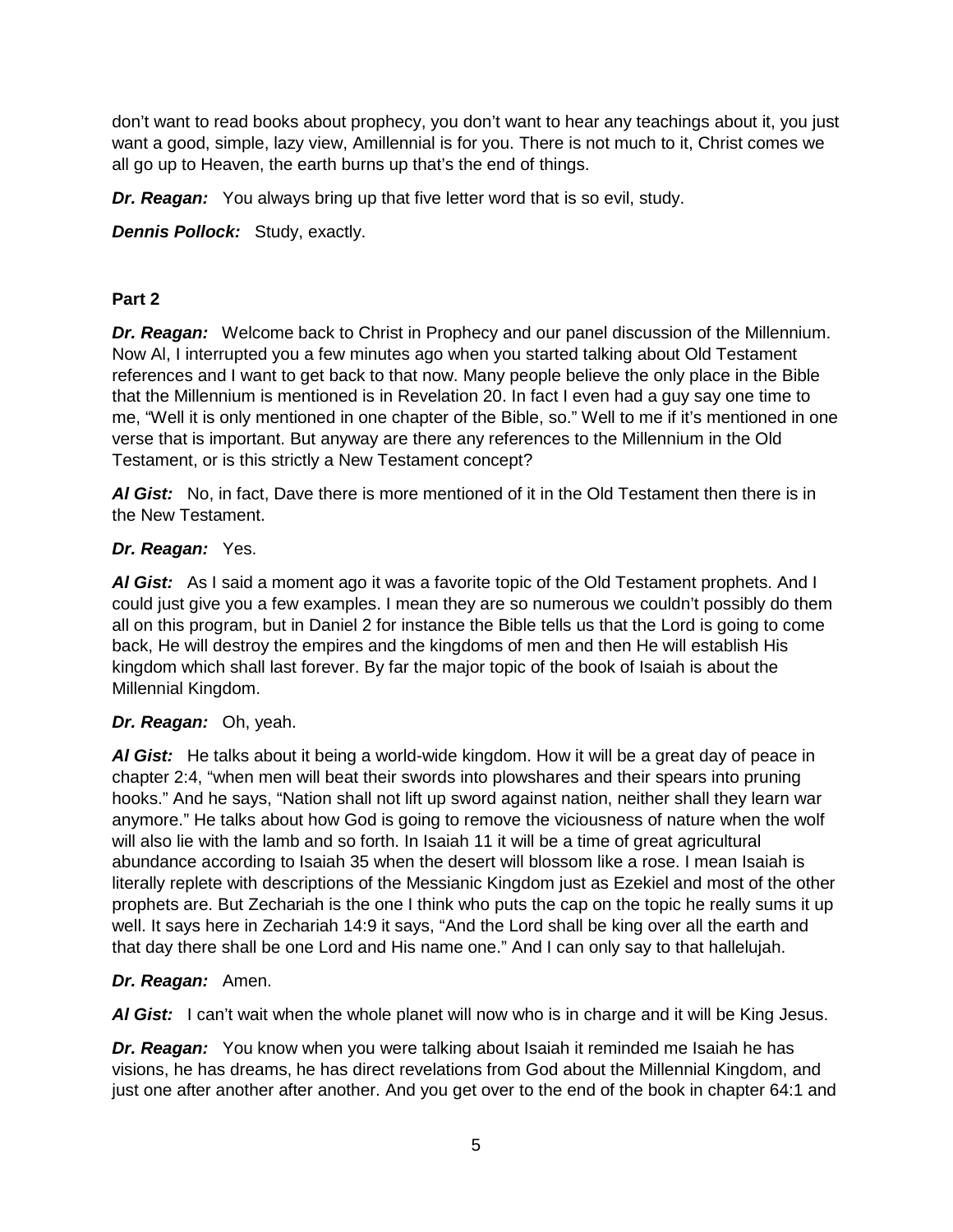he suddenly screams at the top of his voice and says, "O, that you would rend the heavens and come on down."

## *Al Gist:* Come on down.

*Dr. Reagan:* Listen I want this to be a reality, Lord. How about you Dennis?

*Dennis Pollock:* Yeah, I would like to just share a little bit from Isaiah 24. Isaiah 24 is in many respects a parallel to the Tribulation as you read it in Revelation.

## *Dr. Reagan:* Yes.

**Dennis Pollock:** He goes through some tremendous descriptions of the agony of the earth and all the kingdoms will experience. Let me just share a few of those. I know we are talking about the Millennium but we'll get to that in just a moment, but he starts out saying, "The Lord makes the earth empty, makes it waste, distorts its surface, scatters abroad its inhabitants." He goes on verse 5, "The earth is defiled under its inhabitants." Verse 6, "The curse has devoured the earth." Down to 17, "Fear in the pit and the snare are upon you, o, inhabitants of the earth." Verse 19, "The earth is violently broken, the earth is split open, the earth is shaken exceedingly shall reel to and fro like a drunkard."

## *Dr. Reagan:* Yeah.

**Dennis Pollock:** Just the most graphic, violent language you could imagine to describe. And he goes on and on and says the earth and it speaks about the kingdoms of the nations, so this is not just a local judgment on some particular community. But where we get to the Millennium is in the very last verse after going through this tremendous description of violence on the earth and the earth just going through this terrible catastrophe he says in verse 23, "The moon will be disgraced, the sun ashamed, the Lord of host will reign on Mount Zion in Jerusalem."

## *Al Gist:* Amen.

*Dennis Pollock:* "Then before his elders gloriously."

# *Dr. Reagan:* Yes.

*Dennis Pollock:* And you know as we think about these Millennial passages like Al mentioned and a number of others the question you have to ask is: Ok, has this happened yet? And of course the answer is obviously no, it hasn't. Has Israel been elevated? Has the mountain of the Lord's house been exalted above the nations? And the answer is no. So if it hasn't happened but God says it will happen what is the obvious conclusion you have to draw? It's going to happen. This is a prophecy that will be fulfilled. And of course people that study Bible prophecy and think about it and compare Scripture with Scripture and read book and write books and get involved in the whole thing almost all come to these same conclusions, there will be a Millennium. The Amillennial view is the premier choice for people that don't like to think too much about it. But if you go to the people who really study the prophecies and really think a lot about the Lord's return it always leads you to this idea that Christ is coming back after a terrible period of destruction on the earth and He is going to reign not in Washington D.C., not in Nairobi, Kenya but in Jerusalem for a 1,000 years.

*Dr. Reagan:* You mean He's not coming back to Texas to reign?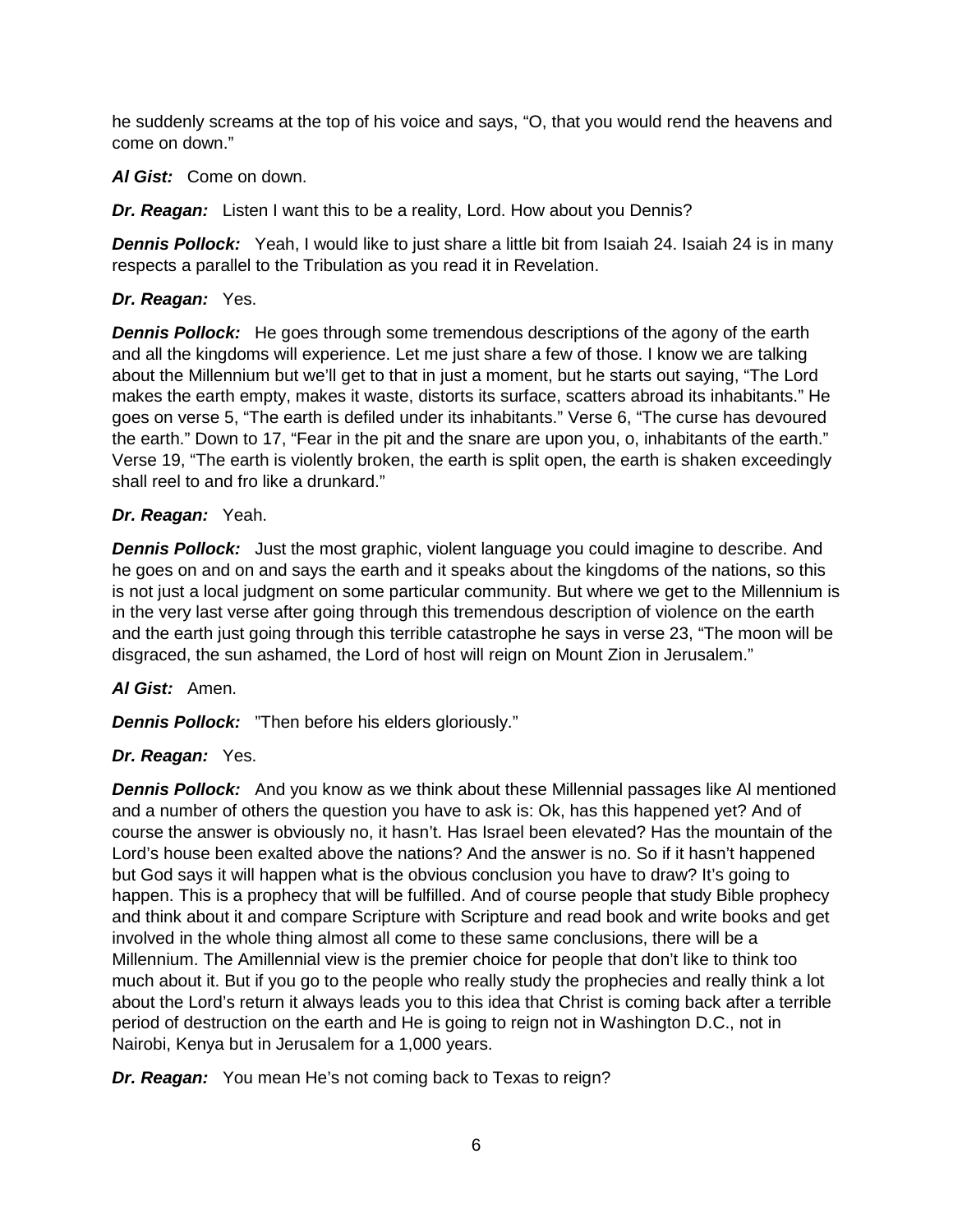#### *Dennis Pollock:* Well.

#### *Dr. Reagan:* Nathan.

*Nathan Jones:* I look so forward to the Millennial Kingdom because it is the time of peace and righteousness and justice.

#### *Dr. Reagan:* Amen.

*Nathan Jones:* I mean living on this earth now is like having itching powder on you. You know it is itchy, it's scratchy, you're tired, your eyes are watering, but in the Millennial Kingdom it's peace, and righteousness. You don't have to worry about your back, you're not carrying guns. What I like too is you go to Isaiah 65, "I will rejoice in Jerusalem, be glad in my people the sound of weeping and crying will no longer be heard in her. In her a nursing infant will no longer live only a few days, or old man not live out his days. Indeed the youth will die at 100 years and the one that misses a 100 years will be cursed." You have to have a Millennial Kingdom just because people are living for a 1,000 years. I mean we have the life spans back. And we as believers in Christ are promised that in our glorified bodies we will reign with Jesus. And there are all sorts of verses that talk about that where we reign with the Messiah, reign with Jesus over the world and help Him as and just-- I can't tell you how much I'm looking forward to that time period.

#### *Dr. Reagan:* Amen, me too.

*Dennis Pollock:* You know so many times you'll hear a worship leader that will say, "Well you better enjoy worship because we are going to be singing forever, basically, we'll 24/7 when we get to Heaven." But the Bible never says that we will sing with Christ forever.

### *Nathan Jones:* Yeah.

*Dennis Pollock:* It says we will reign with Christ forever.

*Al Gist:* Reign with Him.

### *Dennis Pollock:* Yes.

*Al Gist:* That's right.

*Dr. Reagan:* Yes, it's going to be wonderful. I think of Ezekiel 48 very last verse of the whole book of Ezekiel talks about the chapter talks about the New Jerusalem that will exist during that time, the Millennial reign. And it says that the name of Jerusalem will be changed

### *Al Gist:* Amen.

*Dr. Reagan:* To Yahweh-Shammah which means the Lord is there.

### *Al Gist:* Wow.

*Dr. Reagan:* Because Jesus is going to be there in His gloried body. He is going to reign as King of Kings and Lord of Lords. He is going to have David in his glorified body I believe is going to be resurrected to reign as the king of Israel. And we in our glorified bodies are going to be scattered out all over this earth for the purpose of reigning over those who are in natural bodies. Those believers at the end of the Tribulation who are brought into the Millennium in the flesh will be reigning over them. And everybody on this planet who's in a position of authority, kings,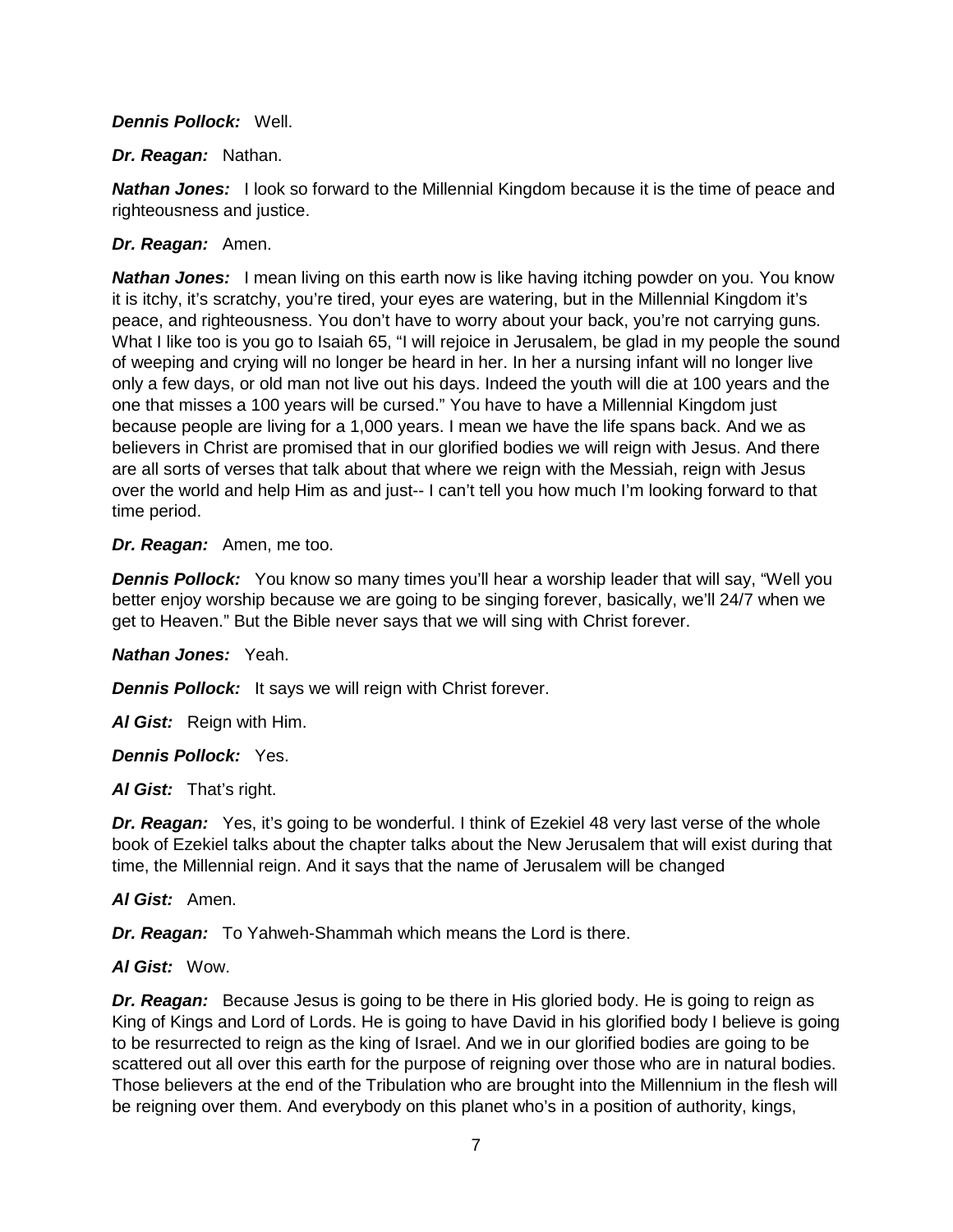presidents, prime ministers, mayors, school boards, city councils, all of them will be made up of people in glorified bodies.

*Dennis Pollock:* Now Dave are you saying there will be no separation of church and state here?

**Dr. Reagan:** I'm saying teachers will teach everything out of the Word of God, and nobody will be there to say, "Separation of Church and state," because there will be no separation of church and state.

*Al Gist:* Oh, that's right.

**Dr. Reagan:** This is going to be a theocracy and the result is the earth is going to be flooded with peace, righteousness, and justice as the waters cover the sea. And for that reason I get up every morning and shout, "Maranatha, Maranatha, come quickly Lord Jesus, Amen."

*Al Gist:* Maranatha. Amen.

## **Part 3**

*Dr. Reagan:* Welcome back to our discussion of the Millennium. And I would like to just jump into some discussion of Amillennialism. Now Amillennialism is the idea that the Millennial reign of Jesus Christ began at the cross and continues to this day and that Jesus is reigning over the world from heaven at the right hand of His Father. Now what are some problems with that viewpoint? Nathan. I mean Dennis why don't you start off.

*Dennis Pollock:* Well of course what they are saying is that these promises of Revelation 20 are being fulfilled even as today.

### *Dr. Reagan:* Yes.

*Dennis Pollock:* And if you look at Revelation 20 it describes some things that are amazing. It describes Satan being thrown into a pit where he will deceive the nations no more. If someone is trying to tell me Satan is in a pit and is deceiving the nations no more, I would say to them what part of deceive the nations no more do you not get? Because deception is everywhere, America and every other country.

*Dr. Reagan:* I have to say that one time I was teaching on this and I taught that Amillennialism teaches that Satan is bound now and I had a guy jump up right in the middle and he just said, "Wait a minute. Wait a minute. You're saying they believe Satan is bound now?" And I said, "Yes." He said, "Well, brother I want to tell you something if he is bound now he is bound on a very long chain because he is always gnawing on my leg."

*Dennis Pollock:* Yeah, and if he's bound now someone needs to inform him that's bound because he doesn't seem to know it.

*Al Gist:* He doesn't know. Yeah.

**Dennis Pollock:** And one other problem that is huge is that the Amillennial viewpoint which Amillennialists those that really take it seriously and think it through, really have no use for Israel at all.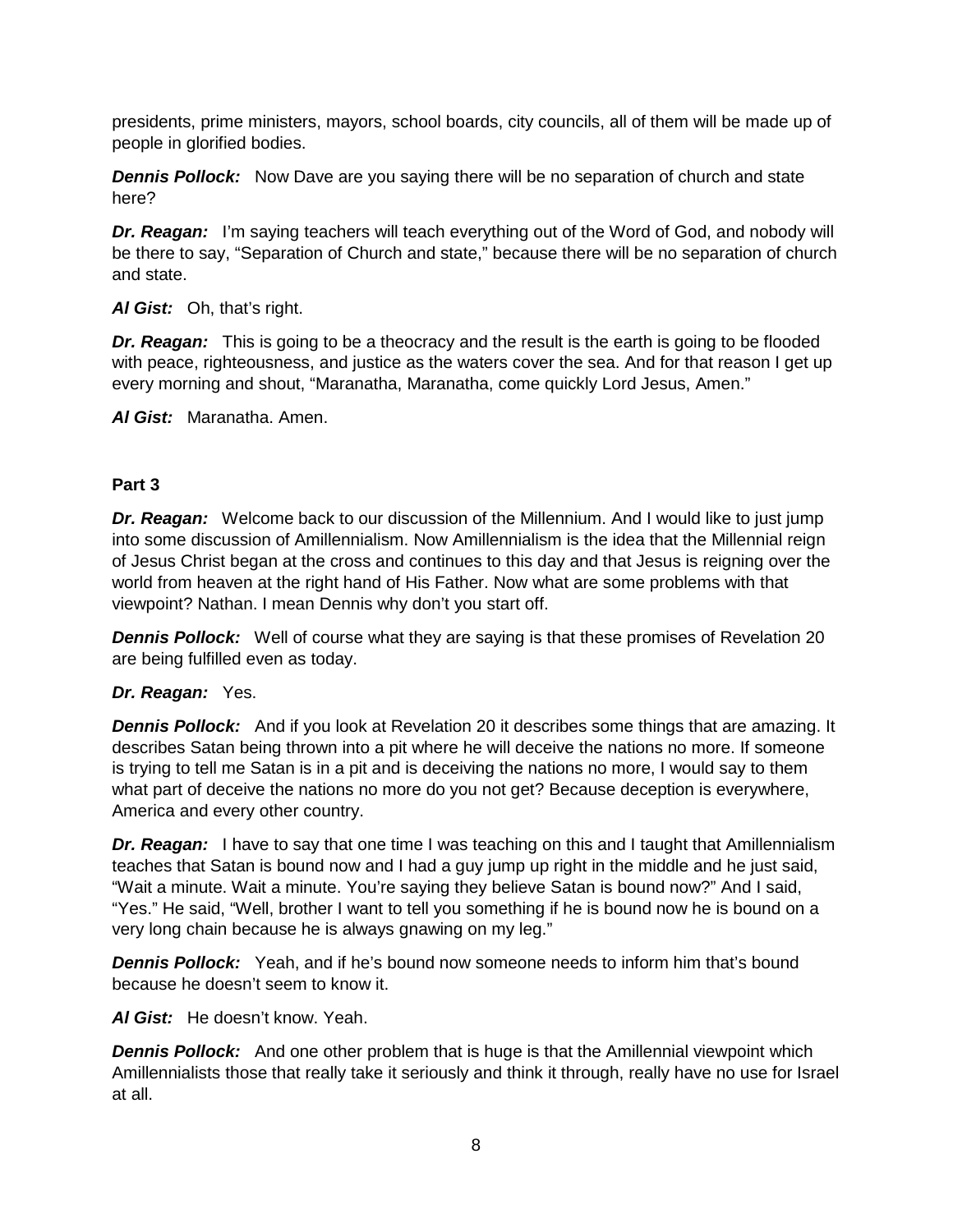### *Dr. Reagan:* Yeah.

*Dennis Pollock:* And so that viewpoint declares that God's miraculous restoration of Israel that He has accomplished in bringing the Jews back to their ancient homeland. Restoring them as nation. Restoring the land. Restoring the military. Doing all that He has done to create Israel, something that's never occurred in the history of our planet all of that is meaningless and at best it's just a coincidence. It has no prophetic significance. God has no more use for Israel. You have to deny so many Scriptures, it's like you just start ripping out pages out of your Bible.

## *Dr. Reagan:* Yeah, exactly.

*Dennis Pollock:* To come to that conclusion. To me it's absorb.

*Nathan Jones:* We had a guy even e-mail in yesterday and said the modern Jewish state is a construct of the illuminati. Now, wait a minute if the whole world is supposed to be against Jerusalem at the Tribulation against the Jews, then why would the whole world then build Israel? You know? So it's crazy. I would add too in that we talk about the nations is that during the Millennial Kingdom Jesus rules and reigns as King of Kings and Lord of Lords over all the nations who are in subject to Him, not in rebellion but in obedience. Now I don't know about you, but you look at the world today and see the politics and how messed up it is and you've got to wonder: These are the nations that are subjected to Jesus Christ?

*Dr. Reagan:* If Jesus is reigning today over the nations of this world He's doing a very poor job of it.

### *Nathan Jones:* He's totally inept.

*Al Gist:* That's the truth.

**Dennis Pollock:** If that were the case I would be tempted to say to the Lord, "Is this the best you can do?"

*Dr. Reagan:* Yeah, that's right, that's right. Well you know the Amillennial viewpoint was not the view of the early Church Fathers all the records indicate all Pre-Millennial, but it was developed by the fellow who became the greatest Church father in terms of the impact of theology and that was St. Augustine and he did this in the 5th Century around 400 when he wrote the book, "The City of God." And it was immediately adopted by the Church because basically what it is saying is that the kingdom promise that Jesus made to the Jewish people has now been transferred to the Church. And the Church is the Kingdom and the Church is reigning over the world today. And this was always the position of the Church that we are the ones who should have the authority because we are the Kingdom of God on earth. And that's the reason it was adopted so quickly. And then once it was adopted during the Middle Ages and all if you took another position you were burned at the stake. So people kept their mouth shut, they didn't talk about it, any other position. Plus the Bible was not available to people there were no printed Bibles and most people if they had one couldn't read it anyway because they couldn't read. So people didn't know what the Bible said about it. So for 1,000's of years this remained the viewpoint, the dominate viewpoint of the Church.

**Dennis Pollock:** Yeah. And every time the people did read the Bible and came across these passages in the Old Testament that speak about the exaltation of Israel and how God would reign among them they would just immediately transfer it to the Church.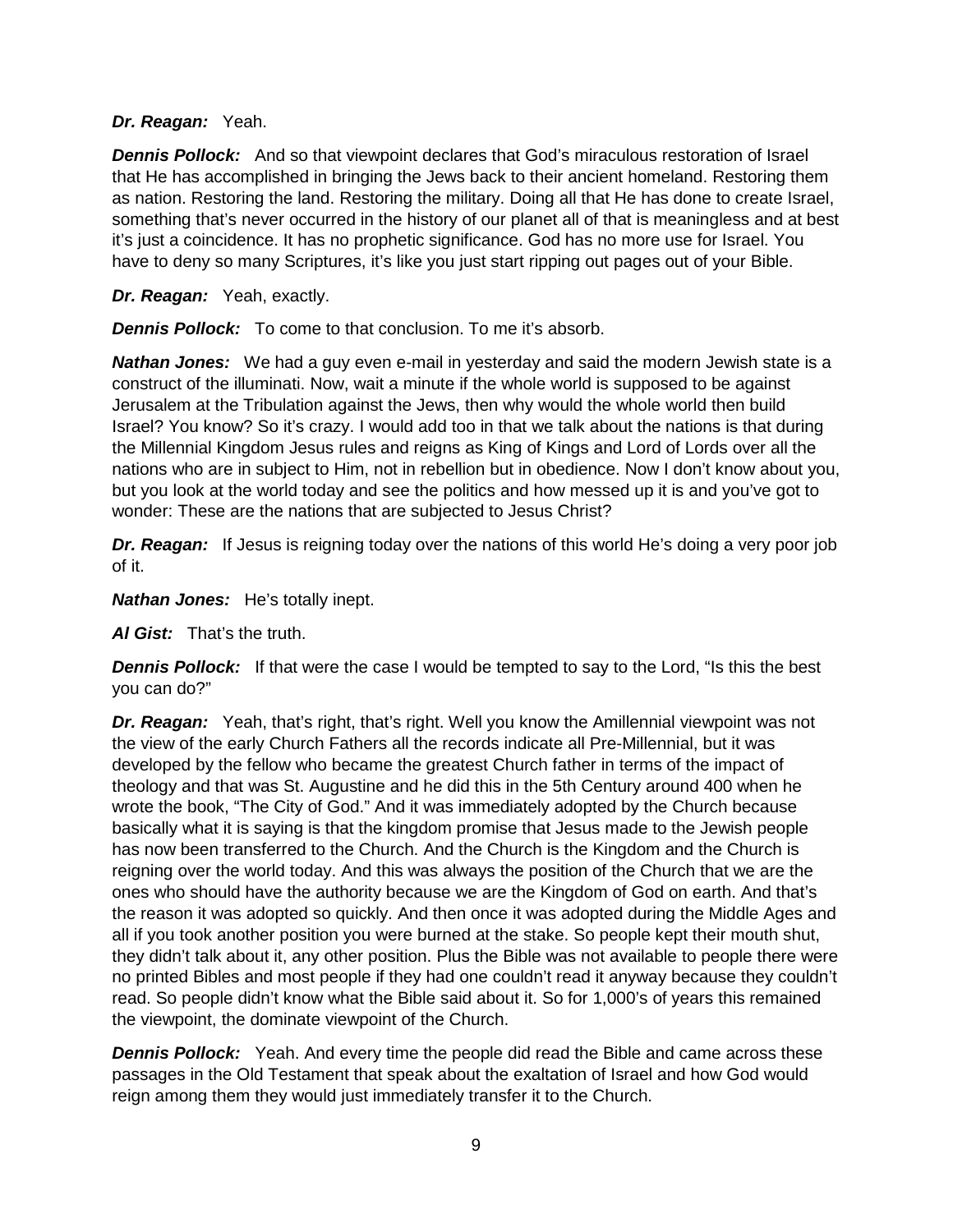*Dr. Reagan:* Well, even in 1611 when the King James translation came out if you go back and look at a 1611 translation, King James translation you will find in the Old Testament that the chapter headings which the translators put in there, they have chapter headings that say, "God's Comfort to the Church." Then you start reading it says, "Comfort ye Israel, comfort ye Israel." But they put chapter headings in that made all this refer to the Church instead of to Israel.

*Nathan Jones:* And there is an argument to be made that we are in the spiritual kingdom of Christ. Christ when He died on the cross is to usher in His kingdom a spiritual kingdom that will come out of this world and serve Him one day. But that doesn't mean that it's the literal physical kingdom that the Bible also promises that is still future.

*Dr. Reagan:* Very good point. And it reminds me of the fact that when Jesus was ready to ascend into Heaven the disciples asked Him, "Are you going to create the kingdom now? Is this the time?" He didn't say, "Hey, there's not going to be any kingdom." No. He said, "It's not for you to know the times."

## *Nathan Jones:* Yeah.

*Al Gist:* And you know Dave the state of affairs during those early centuries of this Millennia, you know really lent support to the idea that the Church was supposed to be the recipient of all these promises. Remember when Christianity first started it was just a sect of Judaism, a minority sect that was severely persecuted by the Jewish leaders. But gradually as the Gospel spread into the Gentile nations and the Church became much more populous and then of course later on half of the Roman Empire adopted the religion of Christianity as the official state church. At the same time the Church or Christianity was growing and becoming so great, the Jews were being oppressed and they were destroyed, their temple was burnt, they were scattered around the world. So the logical conclusion is evidently God's through with the Jews and now the Church is the new Israel, the new spiritual Israel and thus the recipient of all of those promises that God made to Israel. So there was some things happening that kind of in history that kind of lent support to this idea. Of course it's not Biblical but again people tend to watch newspapers more then they watch the Bible.

## *Nathan Jones:* Yeah.

*Dr. Reagan:* Well somebody mentioned Zechariah 14, I forget which one of you it was, where Jesus it says in verse 9, I think you mentioned it, He is going to become king over all the earth. I went to my pastor one time and I said, "You teach that Jesus is never going to put His feet on this earth again. What about Zechariah 14?" And he read it, and he read it, and he read it. Finally he turned to me and said, "Son, I'll tell you one thing, I don't know what this means but it don't mean what it says." You know that is really the problem.

*Al Gist:* That's the summation, isn't it?

*Dr. Reagan:* You know my rule of interpretation from beginning to end it doesn't matter prophecy whatever, if the plain sense makes sense, don't look for any other sense or you'll end up with nonsense."

## *Al Gist:* That's right.

*Dr. Reagan:* You don't have to have a degree in hermeneutics, you have to have a Ph.D. in imagination, you just take the plain sense meaning of God's Word.